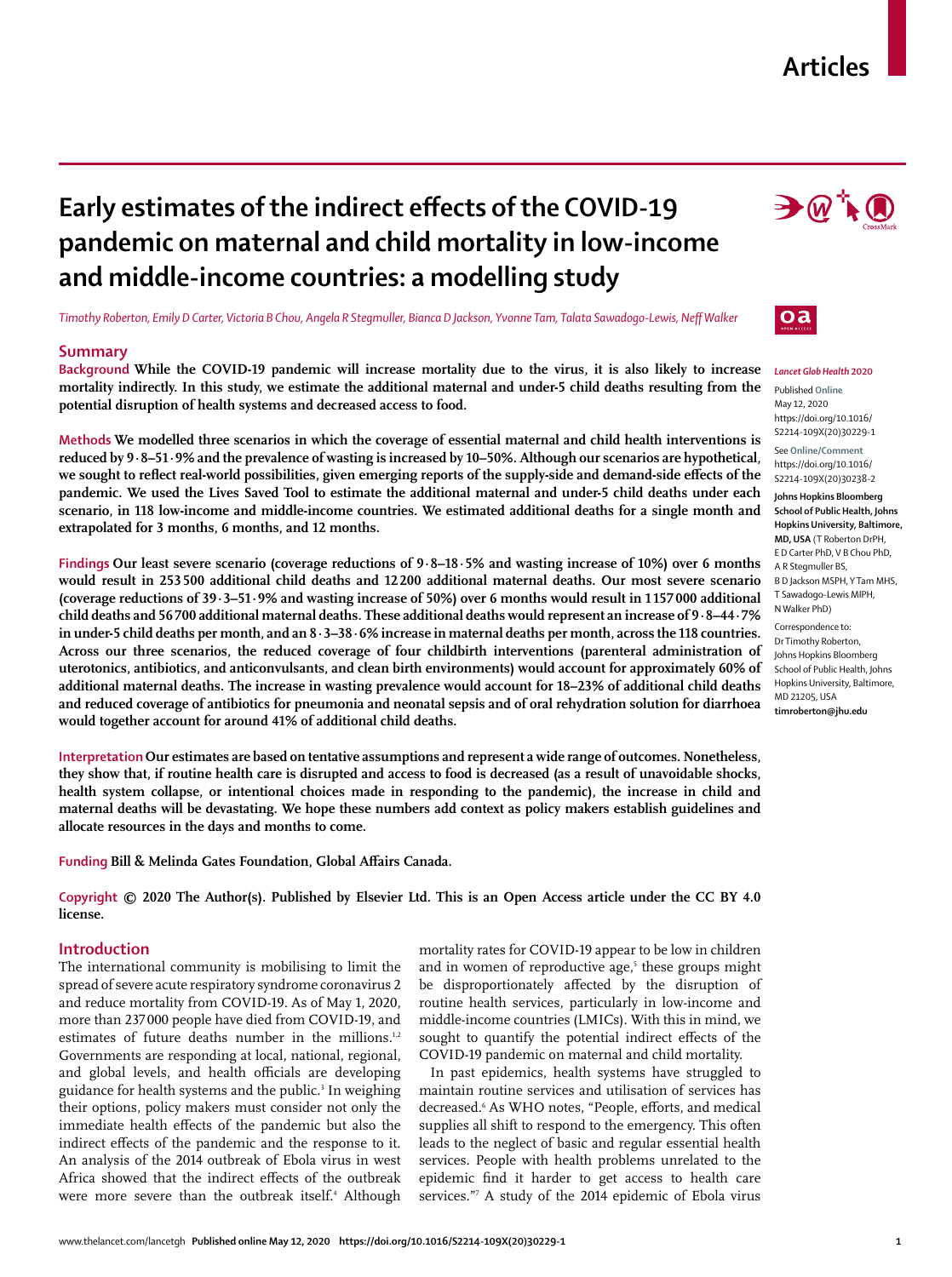#### **Research in context**

#### **Evidence before this study**

The global community is responding in unprecedented ways to limit the spread of severe acute respiratory syndrome coronavirus 2 and reduce mortality from COVID-19. Global organisations have called for maintaining routine health services during the pandemic; however, the potential indirect effects on mortality from maternal and child health service disruption have not been quantified. Previous infectious disease outbreaks indirectly resulted in increases in mortality caused by reductions in the provision and use of routine health services. Notably, the 2014 Ebola virus epidemic resulted in a 27·6 percentage point decrease in service use and 44·3 percentage point decrease in inpatient services in highincidence areas of west Africa. During the 2003 epidemic of severe acute respiratory syndrome, a 23·9% reduction in ambulatory care and a 35·2% reduction in inpatient care was observed in Taiwan. Similar indirect effects are plausible as a result of the COVID-19 pandemic and control efforts.

#### **Added value of this study**

We quantified the potential indirect effect of the COVID-19 pandemic and control efforts on reproductive, maternal, newborn, and child health in 118 low-income and middle-income countries (LMICs) using the Lives Saved Tool. We modelled the effects on maternal and under-5 mortality of

disease estimated that, during the outbreak, antenatal care coverage decreased by 22 percentage points, and there were declines in the coverage of family planning (6 percentage points), facility delivery (8 percentage points), and postnatal care (13 percentage points).<sup>8</sup> Qualitative studies suggest that these reductions were due to fear of contracting Ebola virus at health facilities, distrust of the health system, and rumours about the source of the disease.<sup>9</sup> During the 2003 severe acute respiratory syndrome epidemic, ambulatory care decreased by 23·9% in Taiwan and inpatient care decreased by 35.2%.<sup>10</sup> Simulated models of influenza pandemics also predict reductions in utilisation of health services.<sup>11</sup>

Already with COVID-19 we are seeing similar disruptions. The pandemic and the response to the pandemic are affecting both the provision and utilisation of reproductive, maternal, newborn, and child health (RMNCH) services.

Amid the pandemic, health workers, equipment, and facilities have been reassigned to address the influx of patients with COVID-19.12 Restructuring of the health system could result in the closure of peripheral health facilities, as seen in the 2014 Ebola virus outbreak.13 The health workforce has been further reduced by nosocomial COVID-19 infection and burnout.14 RMNCH interventions delivered through campaigns (eg, vaccinations, bednets, or vitamin A) are

three outbreak scenarios and attributed the excess mortality to reductions in specific interventions or increases in risk factors. Our analysis shows that, if the COVID-19 pandemic results in widespread disruption to health systems, LMICs can expect to see substantial increases in maternal and child deaths. Childbirth care and child curative services are particularly vulnerable to disruption and would account for the greatest number of additional maternal and child deaths.

#### **Implications of all the available evidence**

Our analysis does not aim to predict the trajectory of the pandemic response in LMICs. Quantification of the indirect effects of the pandemic is intended to serve as a benchmark for policy makers. The choices that governments make in responding to the pandemic will have consequences for the health and livelihoods of populations. In the context of these choices, our estimates highlight the need to consider how to mitigate the effect of health system disruptions and movement restrictions on maternal and child health. Our analysis provides a framework that policy makers can use to prioritise interventions and quantify the secondary effects of resource allocation and control measures, to inform decisions around health system continuity and stop-gap measures during and following the pandemic.

being paused or reduced in scale.15 COVID-19 has also disrupted the global pharmaceutical and medical supply chain. The low buying power of LMICs and their lack of infrastructure for domestic production are disadvantageous in ensuring a steady supply chain. Global reserves and international procurement mechanisms for essential RMNCH medicines could mitigate shortages;<sup>16</sup> however, interruptions in global transport could affect these channels. In addition, local efforts to contain COVID-19 are likely to negatively impact domestic medical supply chains.

Governments are restricting population movement by closing borders, reducing public transport, halting nonessential activities, and issuing shelter-in-place orders. These restrictions are negatively affecting economies. Lost income, increased prices, and overburdened social safety nets will push vulnerable groups further into poverty and increase financial and other barriers to health-care access. Movement restrictions will reduce physical access, exacerbated by reduced transport availability and the real or perceived threat of prosecution for travelling in public spaces.<sup>17</sup> Demand for RMNCH services might decline as concerns over COVID-19 transmission alter the perceived risk–benefit calculation for individuals deciding to seek care. In many settings, the broader socioeconomic effects of the pandemic will exacerbate food insecurity. Increased poverty, and disrupted food and agriculture systems, will increase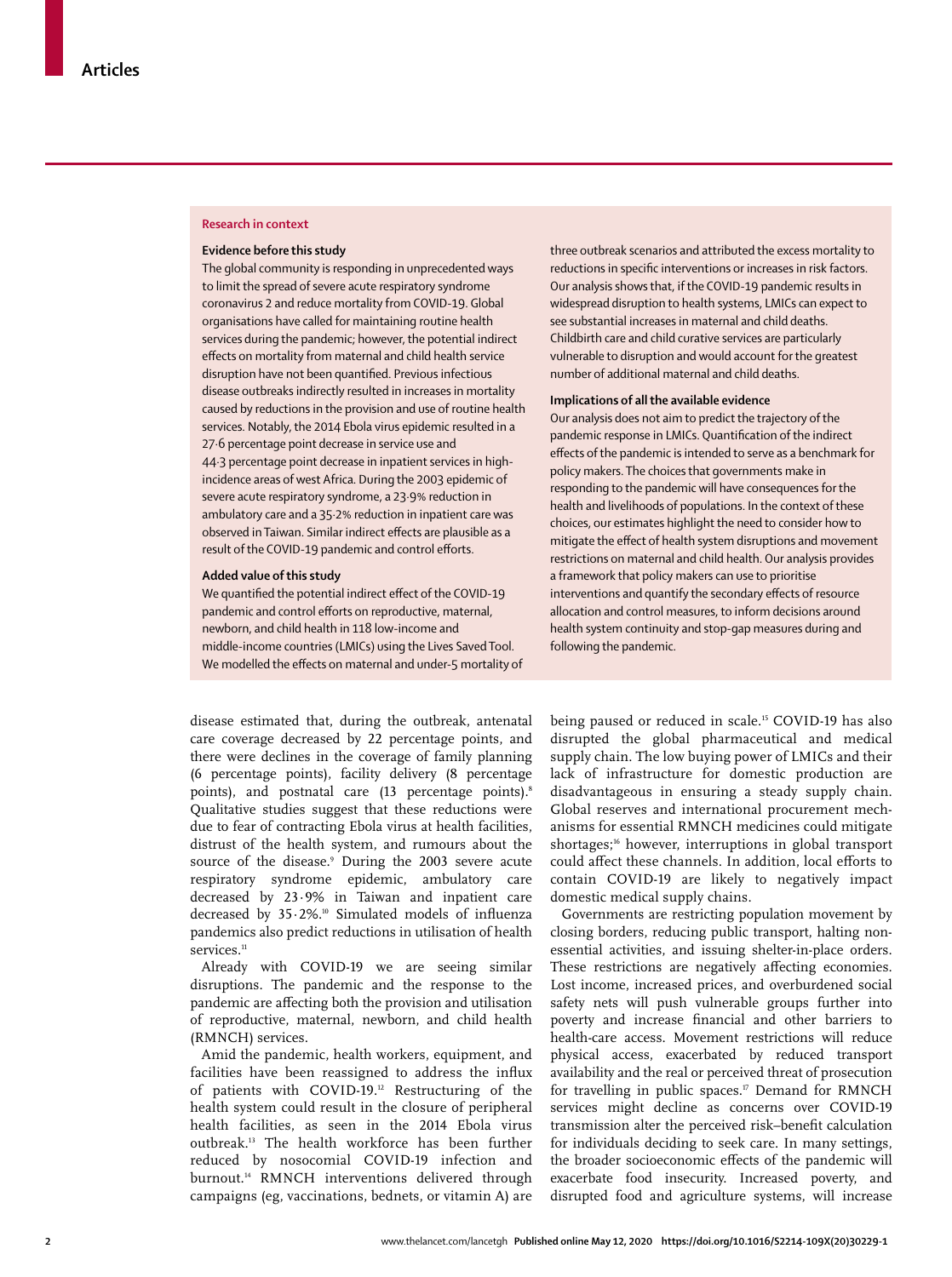reliance on staple foods and restrict access to diverse and nutritious diets.

Given these developments, it seems reasonable to expect disruption to maternal and child health services and increased undernutrition in the coming months. In many LMICs, maternal and child mortality remains high, and hard-won gains could falter without continued attention. Practitioners are already voicing such concerns.<sup>18</sup> WHO released operational guidance for maintaining essential health services and adapting service delivery platforms to avoid interruptions.<sup>3</sup>

Statistical modelling can help to inform policy decisions related to the pandemic. Models have already been used to estimate the direct effects of COVID-19, including on pregnant women and infants.19 In this study, we add to existing models by estimating the indirect effects of the pandemic on maternal and child mortality in LMICs. While it is still early in the pandemic, a set of realistic, quantifiable estimates will provide a reference point for decision makers currently weighing response strategies.

## **Methods**

### **Overview**

We used the Lives Saved Tool (LiST) to estimate additional deaths due to reduced coverage of interventions, and increased prevalence of wasting, under three scenarios and for three time periods. To develop our assumptions, we adopted a simple health systems framework (figure 1). The framework assumes that four health system components affect coverage of services: availability of health workers, availability of supplies and equipment, demand for services, and access to services. In our analysis, coverage assumes that an intervention is delivered with sufficient quality to achieve its intended health effect.<sup>20</sup> In our framework, availability of health workers and supplies address service readiness; however, other dimensions of service quality are not explicitly captured. Though simplistic, this framework gave us a structure with which to develop scenarios.

## **Scenarios**

We created three scenarios representing different possible futures that might unfold depending on the evolution of the pandemic and the response of governments. We sought to reflect real-world possibilities, based on past epidemics and media reports from the current pandemic. For each scenario, we developed assumptions for the four components in our framework, using the following reduction categories: none (0% reduction), small (5% reduction), moderate (10% reduction), and large (25% reduction). We assumed that provision of health services was a product of workforce and supplies, and that utilisation of health services was a product of demand and access. Coverage was assumed to be a product of provision of health services and utilisation of health

services. We used a simple formula to translate component reductions to an overall coverage reduction:

Coverage reduction =  $1 - ([1 - \text{workforce reduction}]$  $\times$ [1 – supplies reduction]  $\times$ [1 – demand reduction]  $\times$ [1 – access reduction])

The intent of this calculation was to capture the idea that reductions in individual components will combine to produce a greater overall coverage reduction. A more comprehensive analysis would consider the interaction between components.

In addition to coverage reductions, we assumed an increase in the proportion of children who are wasted (low weight for height). Although changes in stunting (low height for age) will only occur and affect mortality in the long term, changes in wasting will affect mortality immediately. For our three scenarios, we assumed 10%, 20%, and 50% relative increases in wasting prevalence, respectively. Given the complex causal pathways for nutrition, these assumptions are necessarily speculative. However, we believe we would miss a large number of potential child deaths if we did not model wasting. The World Food Programme has warned that the number of people facing food crises could double because of the pandemic, so our upper assumption of a 50% relative increase seems within reason.<sup>21</sup>

For scenario 1 (table 1), we assume small reductions in the availability of health workers and supplies due to the reallocation of resources to the pandemic response. We also assume small reductions in the demand for and access to routine health services, due to movement restrictions, fear of infection, and economic pressure. People become disinclined to seek care for interventions deemed more acceptable to delay or forego, such as antenatal, postnatal, and preventive interventions. Care seekers have difficulty accessing services due to reduced income for out-of-pocket expenses or travel costs.

In scenario 2 (table 1), we assume greater disruptions to health systems due to workforce and supply chain



*Figure 1:* **Framework for the effects of health system components on coverage of health services**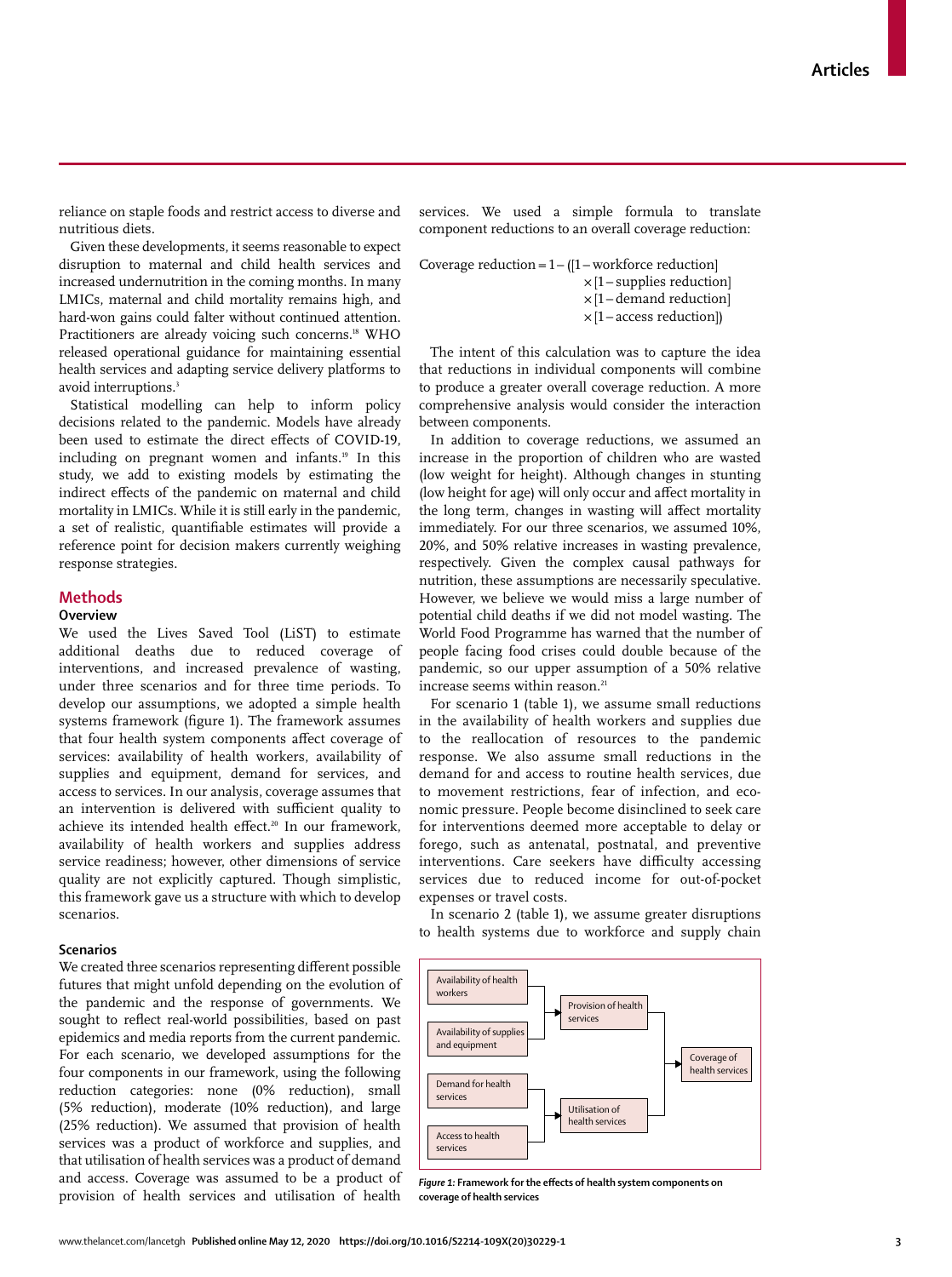|                          | Workforce<br>reduction | <b>Supplies</b><br>reduction | Demand<br>reduction | Access<br>reduction | Coverage<br>reduction |
|--------------------------|------------------------|------------------------------|---------------------|---------------------|-----------------------|
| Scenario 1*              |                        |                              |                     |                     |                       |
| Family planning          | None                   | Small                        | None                | Small               | 9.8%                  |
| Antenatal care           | Small                  | Small                        | Small               | Small               | 18.5%                 |
| Childbirth care          | Small                  | Small                        | None                | Small               | 14.3%                 |
| Postnatal care           | Small                  | Small                        | Small               | Small               | 18.5%                 |
| Early child vaccinations | Small                  | Small                        | Small               | Small               | 18.5%                 |
| Early child preventive   | None                   | Small                        | Small               | Small               | 14.3%                 |
| Early child curative     | Small                  | Small                        | None                | Small               | 14.3%                 |
| Scenario 2*              |                        |                              |                     |                     |                       |
| Family planning          | Small                  | Moderate                     | None                | Small               | 18.8%                 |
| Antenatal care           | Moderate               | Moderate                     | Small               | Small               | 26.9%                 |
| Childbirth care          | Moderate               | Moderate                     | None                | Small               | 23.1%                 |
| Postnatal care           | Moderate               | Moderate                     | Small               | Small               | 26.9%                 |
| Early child vaccinations | Moderate               | Moderate                     | Small               | Small               | 26.9%                 |
| Early child preventive   | Small                  | Moderate                     | Small               | Small               | 22.8%                 |
| Early child curative     | Moderate               | Moderate                     | None                | Small               | 23.1%                 |
| Scenario 3*              |                        |                              |                     |                     |                       |
| Family planning          | Moderate               | Moderate                     | None                | Large               | 39.3%                 |
| Antenatal care           | Large                  | Moderate                     | Small               | Large               | 51.9%                 |
| Childbirth care          | Large                  | Moderate                     | None                | Large               | 49.4%                 |
| Postnatal care           | Large                  | Moderate                     | Small               | Large               | 51.9%                 |
| Early child vaccinations | Large                  | Moderate                     | Small               | Large               | 51.9%                 |
| Early child preventive   | Moderate               | Moderate                     | Small               | Large               | 42.3%                 |
| Early child curative     | Large                  | Moderate                     | None                | Large               | 49.4%                 |
|                          |                        |                              |                     |                     |                       |

Small=5% reduction. Moderate=10% reduction. Large=25% reduction. \*In addition to coverage reductions, we assumed that the proportions of children with wasting would be increased by 10% in scenario 1, 20% in scenario 2, and 50% in scenario 3.

*Table 1:* **Component and coverage reductions for three scenarios**

|                                                         | Per month                    |                         |                      |          | Additional deaths, n |           |  |
|---------------------------------------------------------|------------------------------|-------------------------|----------------------|----------|----------------------|-----------|--|
|                                                         | <b>Baseline</b><br>deaths, n | Additional<br>deaths, n | Relative<br>increase | 3 months | 6 months             | 12 months |  |
| <b>Maternal deaths</b>                                  |                              |                         |                      |          |                      |           |  |
| Scenario 1                                              | 24500                        | 2030                    | 8.3%                 | 6100     | 12200                | 24400     |  |
| Scenario 2                                              | 24500                        | 3600                    | 14.7%                | 10800    | 21600                | 43100     |  |
| Scenario 3                                              | 24500                        | 9450                    | 38.6%                | 28300    | 56700                | 113400    |  |
| Child deaths, excluding the effect of increased wasting |                              |                         |                      |          |                      |           |  |
| Scenario 1                                              | 431690                       | 34750                   | 8.0%                 | 104300   | 208500               | 417000    |  |
| Scenario 2                                              | 431690                       | 58910                   | 13.6%                | 176700   | 353500               | 706 900   |  |
| Scenario 3                                              | 431690                       | 148870                  | 34.5%                | 446 600  | 893200               | 1786400   |  |
| Child deaths, including the effect of increased wasting |                              |                         |                      |          |                      |           |  |
| Scenario 1                                              | 431690                       | 42240                   | 9.8%                 | 126700   | 253500               | 506900    |  |
| Scenario 2                                              | 431690                       | 74530                   | 17.3%                | 223600   | 447200               | 894400    |  |
| Scenario 3                                              | 431690                       | 192830                  | 44.7%                | 578500   | 1157000              | 2313900   |  |
|                                                         |                              |                         |                      |          |                      |           |  |

See **Online** for appendix

issues. Some health workers are diverted to COVID-19 activities, while others become sick or are overwhelmed. Workforce shortages have a greater effect on interventions requiring skilled care (eg, antenatal, childbirth, and curative services); other interventions (eg, contraceptives and preventive services) are less dependent on skilled workers and can more easily be provided by lay health workers. Domestic supply chains are disrupted due to local bottlenecks, resulting in reduced availability of hormonal contraceptives, antenatal supplementation and malaria prevention, commodities for childbirth (eg, uterotonics, corticosteroids, or magnesium sulfate), routine child vaccines, and treatments for common childhood illnesses (eg, antibiotics, antimalarials, or oral rehydration solution).

For scenario 3 (table 1), in addition to disruptions in the health system, we assume that governments impose strict movement restrictions, forcing families and nonessential workers to stay home. Those with respiratory symptoms or suspected COVID-19 exposure are required to self-isolate. While isolation and shelter-in-place restrictions do not prohibit care seeking, the restrictions reduce access indirectly. Lack of trust in the official health system, and fear of nosocomial infection, prompts some individuals to stop seeking care or to seek care from alternative providers. Stay-at-home orders lead to greater lost income, reduced purchasing power, and inability to pay for services, compounding physical access issues. Travel becomes even more difficult for people who rely on public transport. Access restrictions felt by the broader public also affect health workers, further hampering the health workforce.

## **Estimating additional deaths**

We used LiST to estimate the additional deaths arising under each scenario. LiST is a causal model that estimates changes in mortality from changes in coverage of interventions.<sup>22</sup> For 17 years, researchers and practitioners have used LiST to estimate the impacts of health programmes.23 One of LiST's strengths is its ability to model the effects of simultaneous changes in 77 interventions along the RMNCH continuum of care, including interventions related to antenatal, childbirth, and postnatal periods, and preventive and curative interventions in early childhood. Through its link to modules on demography and family planning, LiST also estimates the effects of changes in contraceptive prevalence and fertility. More information about LiST and its methodology is provided in the appendix (p 2).

We ran our models for 118 of the LMICs tracked by the Countdown to 2030 initiative (appendix  $p$  5).<sup>24</sup> By our estimates, these countries account for 97·7% of global deaths in children younger than 5 years and 99·6% of global maternal deaths.25,26 We modelled each scenario for 1 month, and extrapolated for 3-month, 6-month, and 12-month periods, to aid interpretation. The number of additional deaths in our results represents the increase in deaths compared with a counterfactual of no change in the coverage of interventions or risk factors. We report deaths due to reduced coverage and risk factors only; we do not report deaths arising from an increase in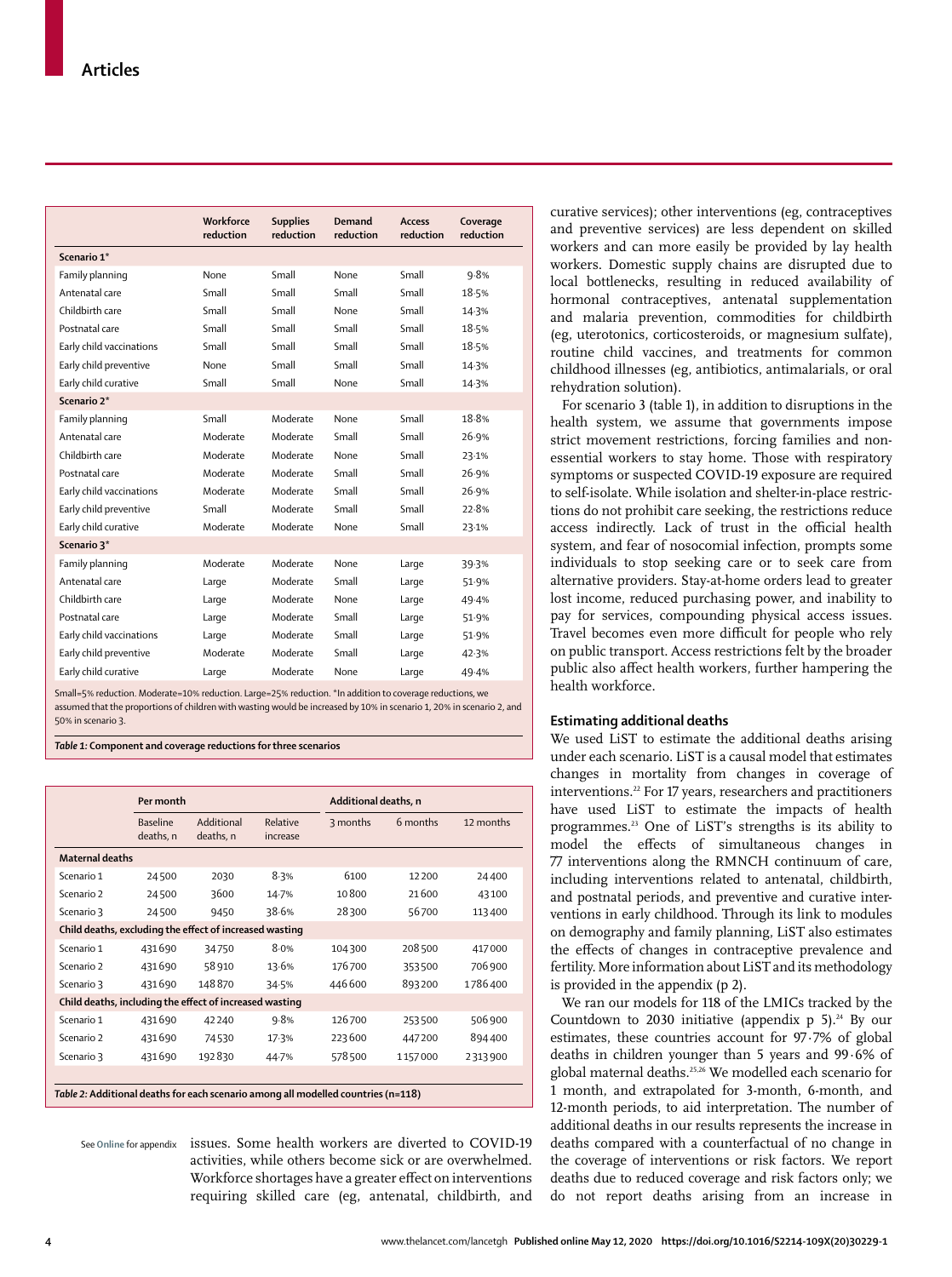

*Figure 2:* **Baseline and additional maternal and child deaths per month by scenario** See table 2 for values.

population size from increased fertility driven by reduced contraceptive prevalence, although we do expect these effects in the long term. A link to all our LiST projection files is provided in the appendix (p 1).

We included all interventions in LiST for the categories in table 1. We did not include interventions related to breastfeeding or water and sanitation, as we assumed only a marginal reduction in these activities. As mentioned above, we included wasting, but we did not model stunting, as stunting will not occur in the short term and therefore has no immediate impact on mortality. In LiST, the effect of wasting on mortality is modelled indirectly as a risk factor that increases the likelihood of dying from other infectious causes. We did not include HIV because of the complexity of delivery systems for HIV prevention and treatment, and because HIV accounts for only a small proportion of global child deaths.

Across scenarios, we assumed similar reductions in vaccination coverage as other preventive health services (ie, antenatal and postnatal care). However, we anticipate that herd protection offered by high population vaccination coverage for rotavirus, *Haemophilus influenzae* type b vaccine, and pneumococcal conjugate vaccines will attenuate the effect of temporary reductions. We applied two assumptions in estimating the herd effect of these vaccines. First, 15% of vaccine-preventable child deaths

|                                                                                                                                       | Category        | <b>Additional maternal deaths</b> |            |            |
|---------------------------------------------------------------------------------------------------------------------------------------|-----------------|-----------------------------------|------------|------------|
|                                                                                                                                       |                 | Scenario 1                        | Scenario 2 | Scenario 3 |
| Total additional deaths                                                                                                               |                 | 2030                              | 3600       | 9450       |
| Parenteral administration of uterotonics                                                                                              | Childbirth      | 557 (28%)                         | 1008 (28%) | 2775 (29%) |
| Parenteral administration of antibiotics                                                                                              | Childbirth      | 236 (12%)                         | 433 (12%)  | 1245 (13%) |
| Parenteral administration of anticonvulsants                                                                                          | Childbirth      | 194 (10%)                         | 351 (10%)  | 968 (10%)  |
| Clean birth environment                                                                                                               | Childbirth      | 180 (9%)                          | 328 (9%)   | 931 (10%)  |
| Contraceptive use                                                                                                                     | Family planning | 130 (6%)                          | 247 (7%)   | 514 (5%)   |
| Magnesium sulfate management of<br>pre-eclampsia                                                                                      | Antenatal       | 135 (7%)                          | 212 (6%)   | 483 (5%)   |
| Micronutrient supplementation (iron and<br>multiple micronutrients)                                                                   | Antenatal       | 101 (5%)                          | 159 (4%)   | 361 (4%)   |
| Antibiotics for preterm or prolonged<br>premature rupture of membranes                                                                | Childbirth      | 78 (4%)                           | 143 (4%)   | 411 (4%)   |
| Manual removal of placenta                                                                                                            | Childbirth      | 50 (3%)                           | 90 (3%)    | 245 (3%)   |
| Removal of retained products of conception                                                                                            | Childbirth      | 46 (2%)                           | 82(2%)     | 223 (2%)   |
| Hypertensive disorder case management                                                                                                 | Antenatal       | 51 (3%)                           | 80 (2%)    | 182 (2%)   |
| <b>Blood transfusion</b>                                                                                                              | Childbirth      | 41 (2%)                           | 73 (2%)    | 198 (2%)   |
| Households protected from malaria<br>(insecticide-treated nets or indoor residual<br>spraying)                                        | Antenatal       | 39 (2%)                           | 70 (2%)    | 152 (2%)   |
| Safe abortion services                                                                                                                | Family planning | 29 (1%)                           | 67(2%)     | 193 (2%)   |
| Tetanus toxoid vaccination                                                                                                            | Antenatal       | 37(2%)                            | 59 (2%)    | 135 (1%)   |
| Malaria case management                                                                                                               | Antenatal       | 30(2%)                            | 48 (1%)    | 111(1%)    |
| Intermittent preventive treatment of malaria Antenatal<br>in pregnancy                                                                |                 | 28(1%)                            | 43 (1%)    | 102 (1%)   |
| Assisted vaginal delivery                                                                                                             | Childbirth      | 22(1%)                            | 39 (1%)    | 99 (1%)    |
| Caesarean delivery                                                                                                                    | Childbirth      | 17 (1%)                           | 31(1%)     | 82 (1%)    |
| Data are n (% of total deaths).<br>Table 3: Additional maternal deaths per month by intervention among all modelled countries (n=118) |                 |                                   |            |            |

occur in countries that do not have sufficient vaccination coverage for substantial herd protection (eg, Nigeria) $<sup>27</sup>$  and</sup> would experience the full immediate effects of decreased vaccination. Second, in countries with higher vaccination coverage, 80% of the unvaccinated cohort would remain protected by the herd effect.<sup>28</sup> Because of the scarcity of evidence on the herd protection offered by meningococcal A vaccine and diphtheria–tetanus–pertussis vaccine, and the high coverage threshold for herd protection for measles vaccine, we did not attenuate the effects of these vaccines; rather, we assumed the full effect of the coverage reduction on mortality.

## **Role of the funding source**

The funders of the study had no role in study design, data analysis, data interpretation, or writing of the report. All authors had access to all the data in the study and had final responsibility for the decision to submit for publication.

#### **Results**

Table 2 shows the estimated additional maternal and child deaths for each scenario among all 118 countries. These numbers represent the deaths due specifically to the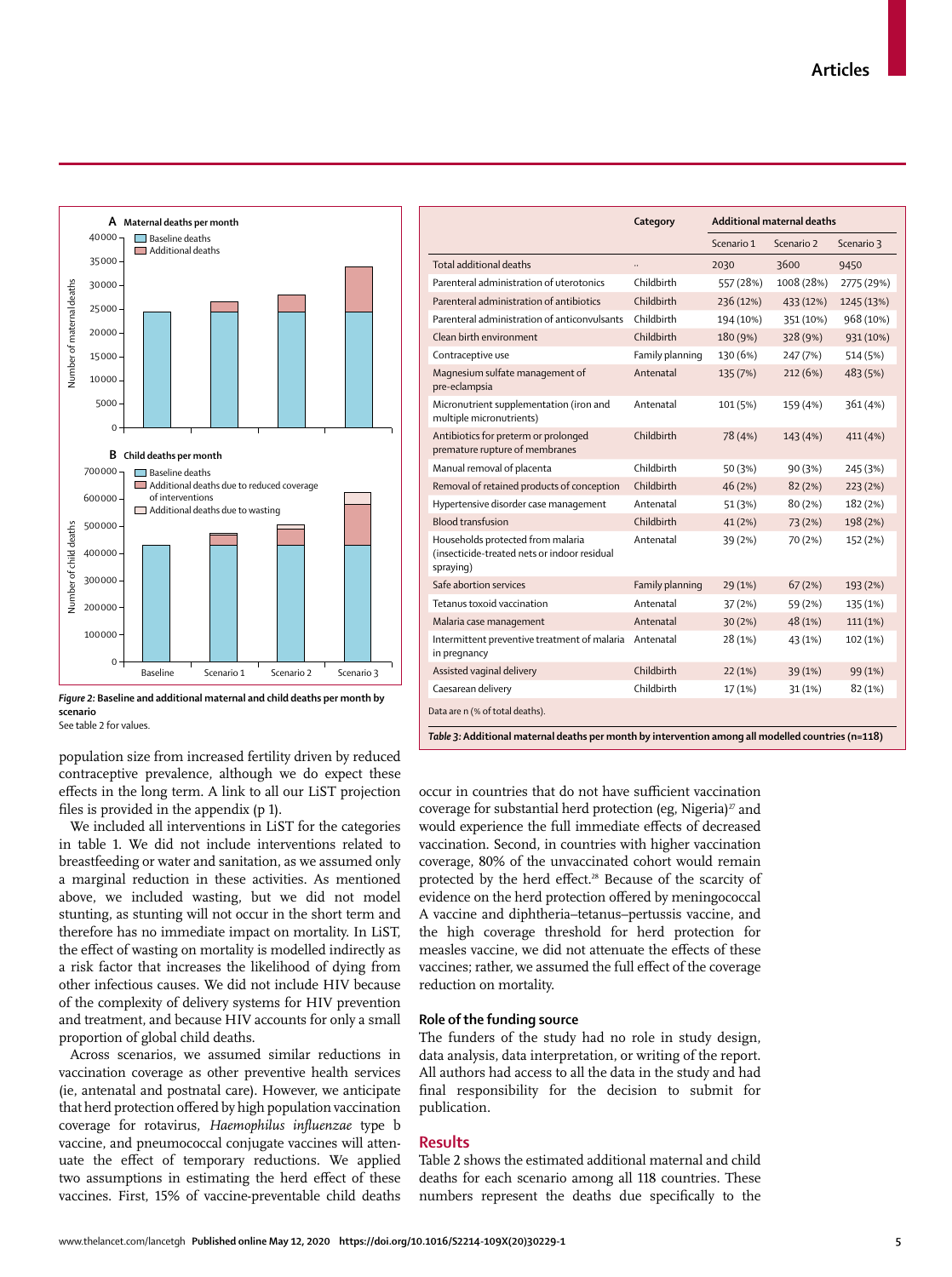reductions in coverage and increase in wasting—ie, deaths that would not occur if coverage and wasting instead stayed constant. We report child deaths excluding and including the effects of increased wasting. The estimates are reported for a 1-month period (per month) and extrapolated for 3-month, 6-month, and 12-month periods. The estimates do not reflect deaths during transition periods in which coverage is decreasing or returning to baseline. The number of additional deaths increases with the severity of the coverage reductions and wasting increases, with scenario 1 (smallest reductions) resulting in an additional 2030 maternal deaths and 42240 child

|                                                                                                        | Category           | <b>Additional child deaths</b> |              |             |  |
|--------------------------------------------------------------------------------------------------------|--------------------|--------------------------------|--------------|-------------|--|
|                                                                                                        |                    | Scenario 1                     | Scenario 2   | Scenario 3  |  |
| Total additional deaths                                                                                |                    | 42240                          | 74530        | 192830      |  |
| Increase in wasting prevalence                                                                         | Wasting            | 7430 (18%)                     | 15550 (21%)  | 43810 (23%) |  |
| Case management of neonatal sepsis<br>or pneumonia                                                     | Curative           | 7770 (18%)                     | 12 920 (17%) | 34390 (18%) |  |
| Oral antibiotics for pneumonia                                                                         | Curative           | 6920 (16%)                     | 11760 (16%)  | 28710 (15%) |  |
| Oral rehydration solution                                                                              | Curative           | 3380 (8%)                      | 5840 (8%)    | 14800 (8%)  |  |
| Thermal protection                                                                                     | Childbirth         | 2030 (5%)                      | 3670 (5%)    | 9960 (5%)   |  |
| Clean cord care                                                                                        | Childbirth         | 1760 (5%)                      | 3280 (4%)    | 9730 (3%)   |  |
| Tetanus toxoid vaccination                                                                             | Antenatal          | 1910 (4%)                      | 2970 (4%)    | 6610 (5%)   |  |
| Neonatal resuscitation                                                                                 | Childbirth         | 1280 (3%)                      | 2280 (3%)    | 6000 (3%)   |  |
| Immediate drying and additional<br>stimulation                                                         | Childbirth         | 1170 (3%)                      | 2080 (3%)    | 5430 (3%)   |  |
| Clean birth environment                                                                                | Childbirth         | 890 (2%)                       | 1630 (2%)    | 4600 (2%)   |  |
| Measles vaccine                                                                                        | Vaccines           | 1030 (2%)                      | 1540 (2%)    | 3160 (1%)   |  |
| Vitamin A for treatment of measles                                                                     | Curative           | 850 (2%)                       | 1520 (2%)    | 4230 (2%)   |  |
| Diphtheria-tetanus-pertussis vaccine                                                                   | Vaccines           | 950 (2%)                       | 1410 (2%)    | 2890 (2%)   |  |
| Vitamin A supplementation                                                                              | Preventive         | 830 (2%)                       | 1350 (2%)    | 2550 (1%)   |  |
| Assisted vaginal delivery                                                                              | Childbirth         | 520 (1%)                       | 920 (1%)     | 2400 (1%)   |  |
| Haemophilus influenzae type b vaccine                                                                  | Vaccines           | 560 (1%)                       | 830 (1%)     | 1720 (1%)   |  |
| Antibiotics for preterm or prolonged<br>premature rupture of membranes                                 | Childbirth         | 420 (1%)                       | 750 (1%)     | 1960 (1%)   |  |
| Parenteral administration of antibiotics                                                               | Childbirth         | 420 (1%)                       | 750 (1%)     | 1960 (1%)   |  |
| Pneumococcal conjugate vaccine                                                                         | Vaccines           | 460 (1%)                       | 690 (1%)     | 1410 (1%)   |  |
| Artemisinin-based combination<br>therapies for treatment of malaria                                    | Curative           | 330 (1%)                       | 530 (1%)     | 1170 (1%)   |  |
| Zinc for treatment of diarrhoea                                                                        | Curative           | 260 (1%)                       | 450 (1%)     | 1140 (1%)   |  |
| Antibiotics for treatment of dysentery                                                                 | Curative           | $200 (-1%)$                    | $350 (-1%)$  | $860(-1%)$  |  |
| Caesarean delivery                                                                                     | Childbirth         | $180 (-1%)$                    | $320 (-1%)$  | $840 (-1%)$ |  |
| Households protected from malaria<br>(insecticide-treated nets or indoor<br>residual spraying)         | Preventive         | $130 (-1%)$                    | $230 (-1%)$  | $520 (-1%)$ |  |
| Meningococcal A vaccine                                                                                | Vaccines           | $130 (-1%)$                    | 190 (<1%)    | $380 (-1%)$ |  |
| Complementary feeding                                                                                  | Preventive         | $110 (-1%)$                    | $190 (-1%)$  | $360 (-1%)$ |  |
| Maternal age and birth order                                                                           | Family<br>planning | 70 (<1%)                       | $160 (-1%)$  | 410 (<1%)   |  |
| Intermittent preventive treatment of<br>malaria in pregnancy                                           | Antenatal          | $90 (-1%)$                     | $140 (-1%)$  | $330(-1%)$  |  |
| Rotavirus vaccine                                                                                      | Vaccines           | $60 (-1%)$                     | $90 (-1%)$   | 190 (<1%)   |  |
| Syphilis detection and treatment<br>Data are n (% of total deaths).                                    | Antenatal          | 40 (<1%)                       | 70 (<1%)     | $160 (-1%)$ |  |
| (n=118) Table 4: Additional child deaths per month by intervention among all modelled countries (n=118 |                    |                                |              |             |  |

deaths per month, and scenario 3 (greatest reductions) resulting in an additional 9450 maternal deaths and 192830 child deaths per month. Country-specific numbers are provided in the appendix (p 443).

Table 2 and figure 2 show additional deaths compared with baseline deaths in a no-change scenario. Currently, there are approximately 24 500 maternal deaths and 431690 child deaths per month in the 118 countries.<sup>25,26</sup> The additional maternal deaths would represent relative increases of 8·3% (scenario 1), 14·7% (scenario 2), and 38·6% (scenario 3) in maternal deaths per month. The additional child deaths would represent relative increases of 9·8% (scenario 1), 17·3% (scenario 2), and 44·7% (scenario 3) in child deaths per month.

Tables 3 and 4 show the contributions of individual interventions to total additional maternal and child deaths. This ranking is driven by the country-specific baseline coverage of each intervention, by the assumed coverage reductions for each intervention in our scenarios, and by the strength of each intervention on averting mortality (based on intervention efficacy and underlying countryspecific causes of mortality). The reduced coverage of four childbirth interventions (namely, parenteral administration of uterotonics, antibiotics, and anticonvulsants, and clean birth environments, which reduce mortality due to postpartum haemorrhage, maternal sepsis, and eclampsia) would account for approximately 60% of additional maternal deaths (table 3). In children, an increase in wasting prevalence would account for 18–23% of additional deaths, depending on the scenario, while reduced coverage of antibiotics for pneumonia and neonatal sepsis and of oral rehydration solution for diarrhoea would together account for around 41% of additional child deaths (table 4).

## **Discussion**

Our analysis shows that if the COVID-19 pandemic results in widespread disruption to health systems and reduced access to food, LMICs can expect to see large increases in maternal and child deaths. Under our first scenario (coverage reductions of 9·8–18·5% and wasting increase of 10%), over 6 months there would be 253500 additional child deaths and 12200 additional maternal deaths. Under our third scenario (coverage reductions of 39·3–51·9% and wasting increase of 50%), over 6 months there would be 1 157000 additional child deaths and 56700 additional maternal deaths. These deaths would represent a 9·8–44·7% increase in under-5 child deaths per month, and an 8·3–38·6% increase in maternal deaths per month, across the 118 countries.

We do not intend our estimates as a prediction. Instead, we aim to show what could happen under scenarios of differing severity and duration. If countries are successful in minimising disruptions to their health systems and maintaining utilisation of RMNCH services, the number of additional deaths will be at the smaller end of our estimates. Although this might seem obvious, we see three important messages that come from this exercise.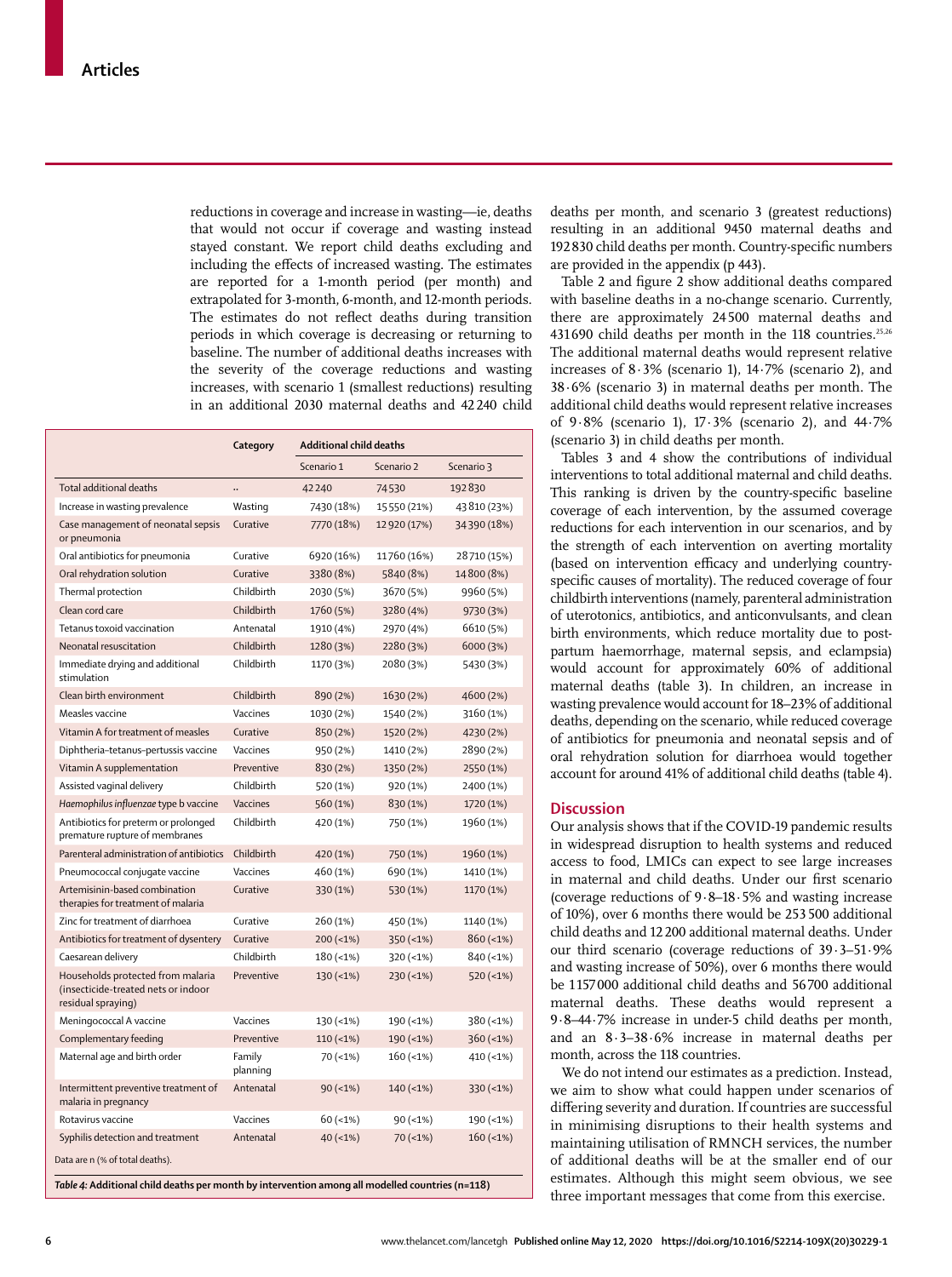First, the choices that governments make in responding to the pandemic will have consequences for maternal and child health. There has been debate around the trade-off between establishing movement restrictions and minimising disruptions to business and economies. Our results show that the indirect effects of the pandemic are not merely economic. If the delivery of health care is disrupted, many women and children will die. Thus, while public health experts are advocating for social distancing, there is also a public health case for ensuring access to routine care. Our estimates quantify the potential effect on RMNCH and provide a reference point for policy makers.

Second, not all health interventions are similarly susceptible to disruption or have the same effect. As policy makers consider plans to reallocate staff and resources, they might need to prioritise interventions. In our scenarios, maintaining coverage of four childbirth interventions (parenteral administration of uterotonics, antibiotics, and anticonvulsants, and clean birth environments) would save 60% of additional maternal deaths. Maintaining coverage of antibiotics for neonatal sepsis and pneumonia and oral rehydration solution for diarrhoea would save 41% of additional child deaths. Disruption of these interventions—childbirth and child curative services—cannot be mitigated through postoutbreak activities or easily averted through vertical health programmes outside of the public health system. The vulnerability of these interventions to disruption, and their substantial consequences for mortality, highlight the need to ensure provision of these services throughout the pandemic and support citizens in using these services as safely as possible.

In our scenarios, increases in childhood wasting accounted for 18–23% of additional child deaths. Although our assumptions for this were speculative, we are confident that, if wasting does increase, it will contribute greatly to child mortality. The drivers of wasting might lie outside of the health system, but there are interventions that health policy makers could consider (eg, ready-to-use therapeutic foods). More importantly, multisectoral action should be taken to mitigate increases in wasting by strengthening and expanding social safety nets and by supporting local food and agricultural systems.

Thanks to country prioritisation and the efforts of initiatives such as Gavi, the Vaccine Alliance, coverage of essential child immunisations is high in most LMICs. This high coverage grants herd protection for some vaccine-preventable diseases, attenuating the immediate effects of coverage declines on mortality. However, even short gaps in vaccination coverage can result in overall declines in population coverage, and catch-up campaigns should be prioritised in the aftermath of the pandemic.<sup>15</sup>

Third, once the pandemic is over, health systems must recover quickly. As life returns to normal, countries should advance resilient health systems and reinvigorate demand for routine care. The longer that coverage reductions continue, the more lives will be lost. Once care-seeking patterns are broken, they might be hard to reinstate. We should not delay in restoring health services as soon as possible if we are to minimise the lasting impact of otherwise temporary disruptions.

We stress that our scenarios are meant as hypothetical futures, to show the potential effects on maternal and child mortality if they were to occur. We are still early in the pandemic, and our assumptions could prove to be too severe or too conservative. There is not yet reliable empirical data for the effect of the pandemic on health service provision or utilisation. Moreover, our understanding of what might be possible is based largely on experiences in high-income countries; the effects of the pandemic in LMICs, and the response to it, will probably be different.<sup>29</sup> For all these reasons, our results are intended to help understand the potential magnitude of the effect, not to offer exact or even approximate numbers.

We applied the same assumptions to 118 countries, and in our above results we only report aggregate numbers. Country-specific estimates can be found in the appendix (p 443). We hesitate to showcase our estimates by country because we did not incorporate information on country-specific response strategies and, without this, deeper comparisons by country are limited. However, we recognise that the principal actors who need our estimates are national decision makers. We encourage those considering country-specific scenarios to use LiST, and the projection files provided in the appendix, to investigate the indirect effects of the pandemic using assumptions tailored to their context.

LiST is constrained to a defined set of health-sector interventions, and does not estimate the effects of income, agriculture, or food markets on stunting and wasting (although changes to stunting and wasting can be entered directly). A more complex analysis might attempt to model these upstream factors. Similarly, a comprehensive analysis would consider in more detail the long-term effect of temporary reductions in vaccine coverage (assuming no catch-up campaigns), the longterm effect of fertility increases due to temporary reductions in contraceptive prevalence, and the additional deaths during a post-pandemic period in which coverage is returning to baseline. LiST does not capture individual infectious disease dynamics and therefore does not reflect the potential effects of secondary outbreaks in the absence of preventive interventions (eg, localised measles outbreaks due to a gap in measles vaccination), as modelled in other analyses.<sup>30</sup> In general, we expect the pandemic to affect the health of women and children in more ways than we have captured, not fewer, including through causal pathways unknown to us now. If our estimates are overly conservative, they still highlight the need to consider maternal and child health amid the pandemic and the consequences at stake.